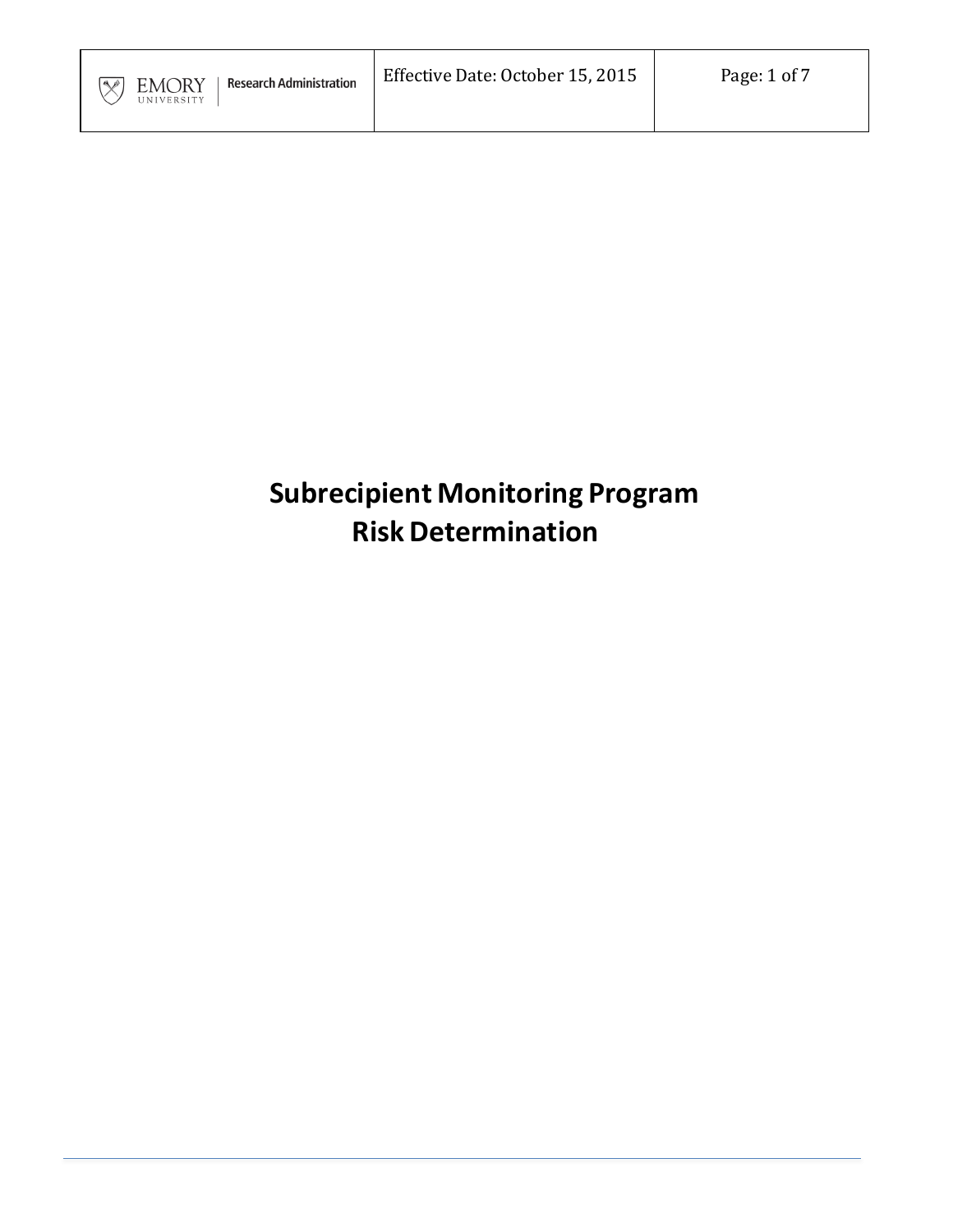

## **Table of Contents**

# **Table of Contents**

| 5. |  |
|----|--|
| 6. |  |
|    |  |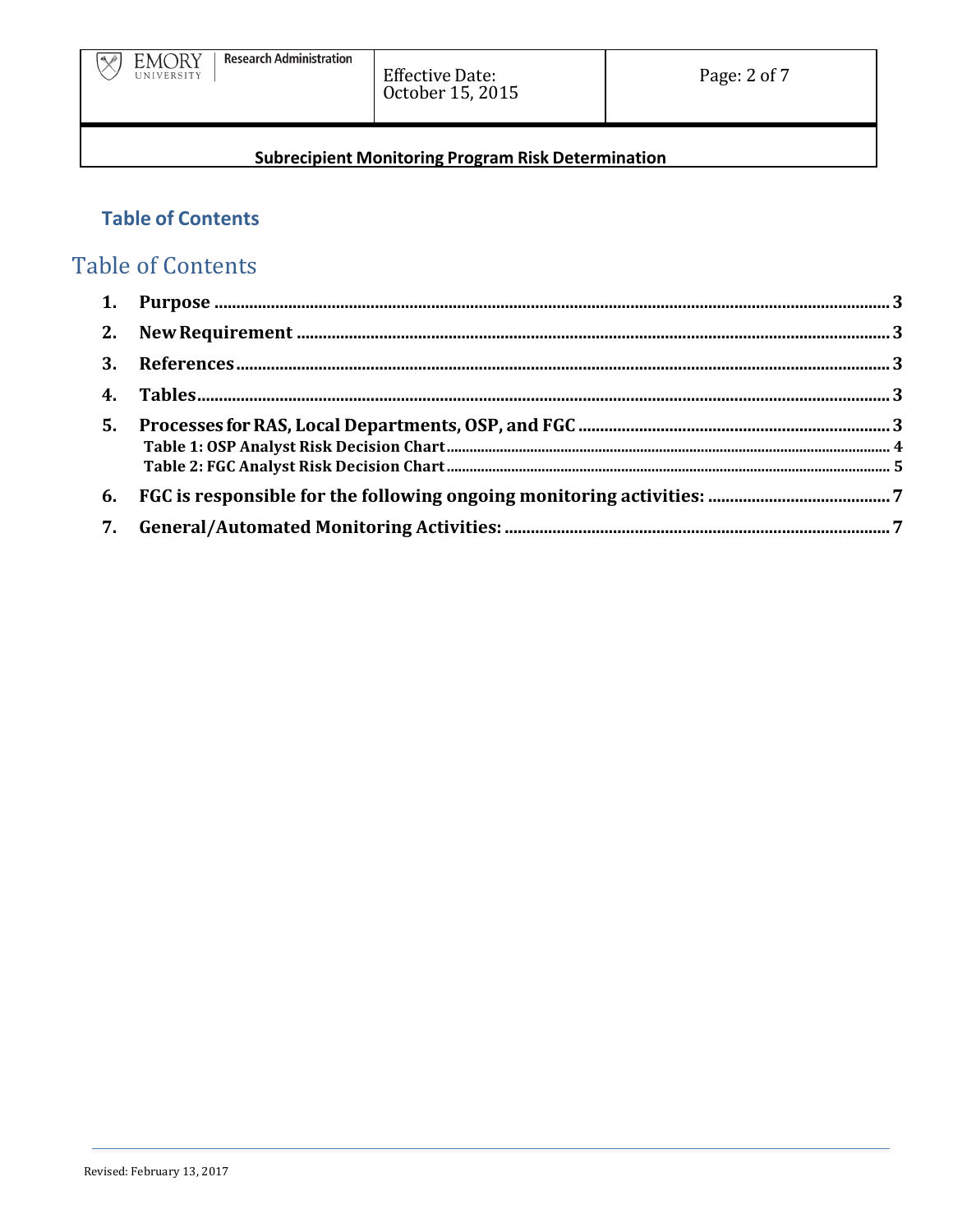### **1. Purpose**

As part of the implementation of Uniform Guidance on December 26, 2014, the federal agencies have added additional specific requirements for oversight of subrecipients. As a result, our Subrecipient Monitoring Program has been expanded to meet these requirements and includes additional steps for local departments, as well as the Research Administration Shared Services departments, the Office of Sponsored Programs, and the Finance Grants and Contracts (formerly OGCA). This new requirement includes the following.

#### **2. New Requirement**

Effective October 1, 2015, two new documents will be required for new Subrecipient request.

- Subrecipient Commitment Form and Institutional Profile
- Checklist to Determining Sub vs. Contractor Classification Subcontracts will not be processed will not be processed without these forms.

#### **3. References**

- Subrecipient Commitment Form and Institutional Profile
- Checklist to Determining Sub vs. Contractor Classification
- Subcontracts Invoice Processing Overview Document
- Procure and Pay Subcontracts Procedures Document
- Compass Subrecipient Viewing Table Job Aid for Viewing Profile Information

## **4. Tables**

- Table 1: OSP Analyst Risk Decision Chart
- Table 2: FGC Analyst Risk Decision Chart

## **5. Processes for RAS, Local Departments, OSP, and FGC**

- A. Additional steps for **RAS** (or local department) Staff when requesting Subaward:
	- 1. *Checklist to Determine Subrecipient or Contractor Classification.* Complete Vendor vs. Subrecipient determination in consultation with PI.
	- 2. *Subrecipient Commitment Form and Institutional Profile*. The Subrecipient Commitment Form (pages 1 and 2) should already be on file from the proposal submission. The second half of this form, the Institutional Profile (pages 3 and 4), is used to perform a risk assessment and a copy of the Profile, signed within the past year, must be on file with OSP. If a signed Institutional Profile is not on file, a copy **must be provided as part of the Subaward Request**. To determine whether a signed Institutional Profile is on file, the RAS Unit or department should check OSP's central database of subrecipients. See document entitled "Compass Subrecipient Table – Viewing Profile Information" for instructions. If the Subrecipient has completed a form less than one year ago, a signed copy of the form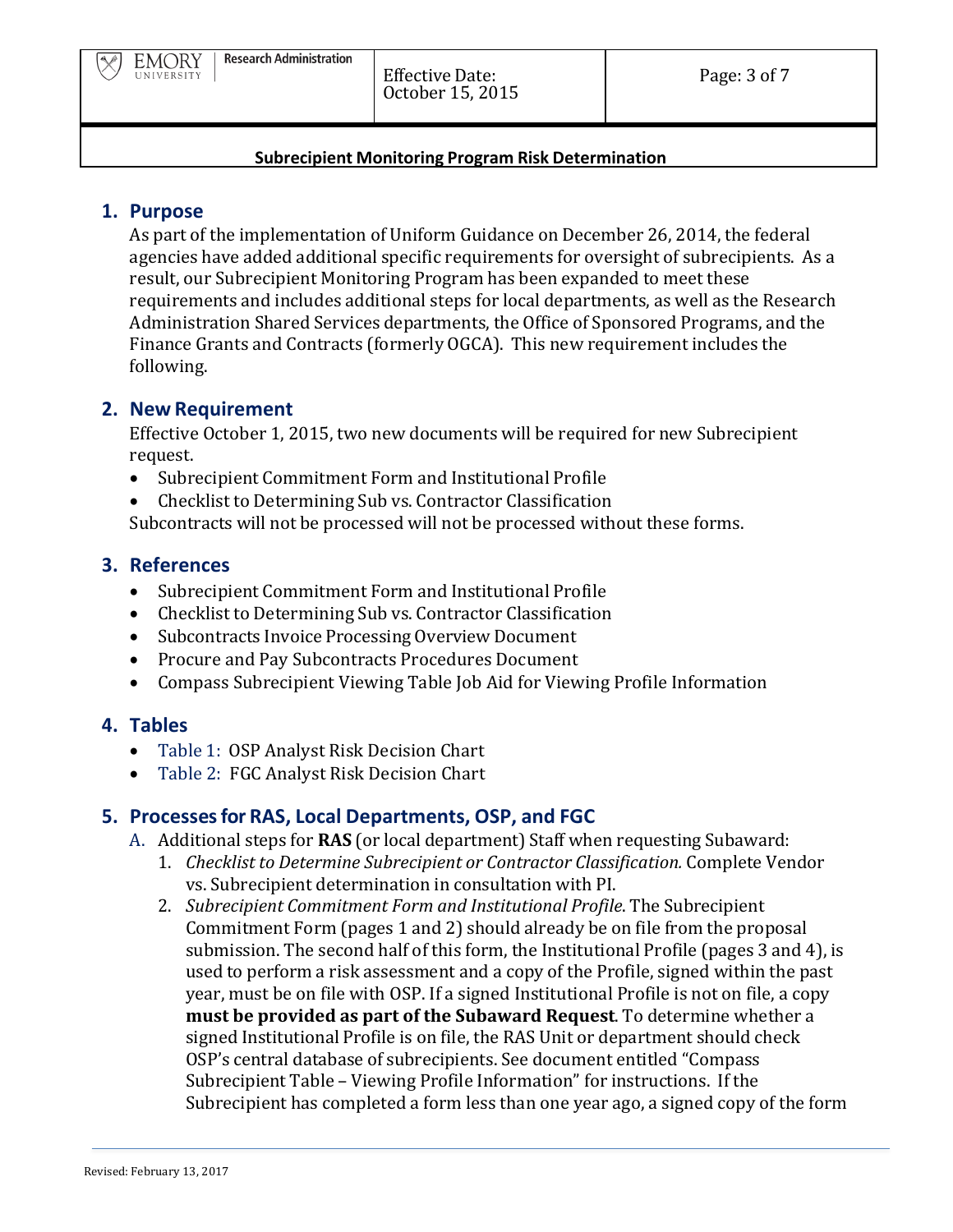does not need to be attached to the Subaward request. If a signed copy of the form is not on file, or is older than one-year-old, attach a completed and signed copy with the Subaward request. Any such Subaward requests which do not contain a signed form will be denied.

- B. OSP Analyst completes the following:
	- i. If Subrecipient is part of the FDP Expanded Clearinghouse demonstration pilot, no Institutional Profile form is required.
	- ii. If a new Institutional Profile form is not necessary, handle according to the requirements on the existing Institutional Profile form.
	- iii. If a new Institutional Profile form has been provided, evaluate Questionnaire and review Single Audit information (if applicable).
	- i. If a Single Audit Report is available and it has no findings, save the Questionnaire to the appropriate OSP file location and record receipt in the Compass Subrecipient/Vendor Comment section with a comment of "No Concern". Proceed with issuing the Subaward.
	- ii. All other situations should be handled as follows:

| If                                                         | Then                                                                                                                                                               |
|------------------------------------------------------------|--------------------------------------------------------------------------------------------------------------------------------------------------------------------|
| No Finding on most recent                                  | OSP Issues Subaward.                                                                                                                                               |
| <b>Single Audit Report</b>                                 |                                                                                                                                                                    |
|                                                            |                                                                                                                                                                    |
| <b>Finding on most recent</b>                              | Forward completed Institutional Profile form to                                                                                                                    |
| <b>Single Audit Report</b>                                 | FGC Reviewer with link or copy of Single Audit                                                                                                                     |
|                                                            | Report                                                                                                                                                             |
| <b>No Single Audit Report</b>                              | Ensure that Subawardee provided a copy of most<br>recent Audited Financial Statements and forward<br>with completed Institutional Profile form to FGC<br>Reviewer. |
| <b>No Audited</b><br><b>Financial</b><br><b>Statements</b> | Forward completed Institutional Profile form to FGC<br>Reviewer.                                                                                                   |

#### **Table 1: OSP Analyst Risk Decision Chart**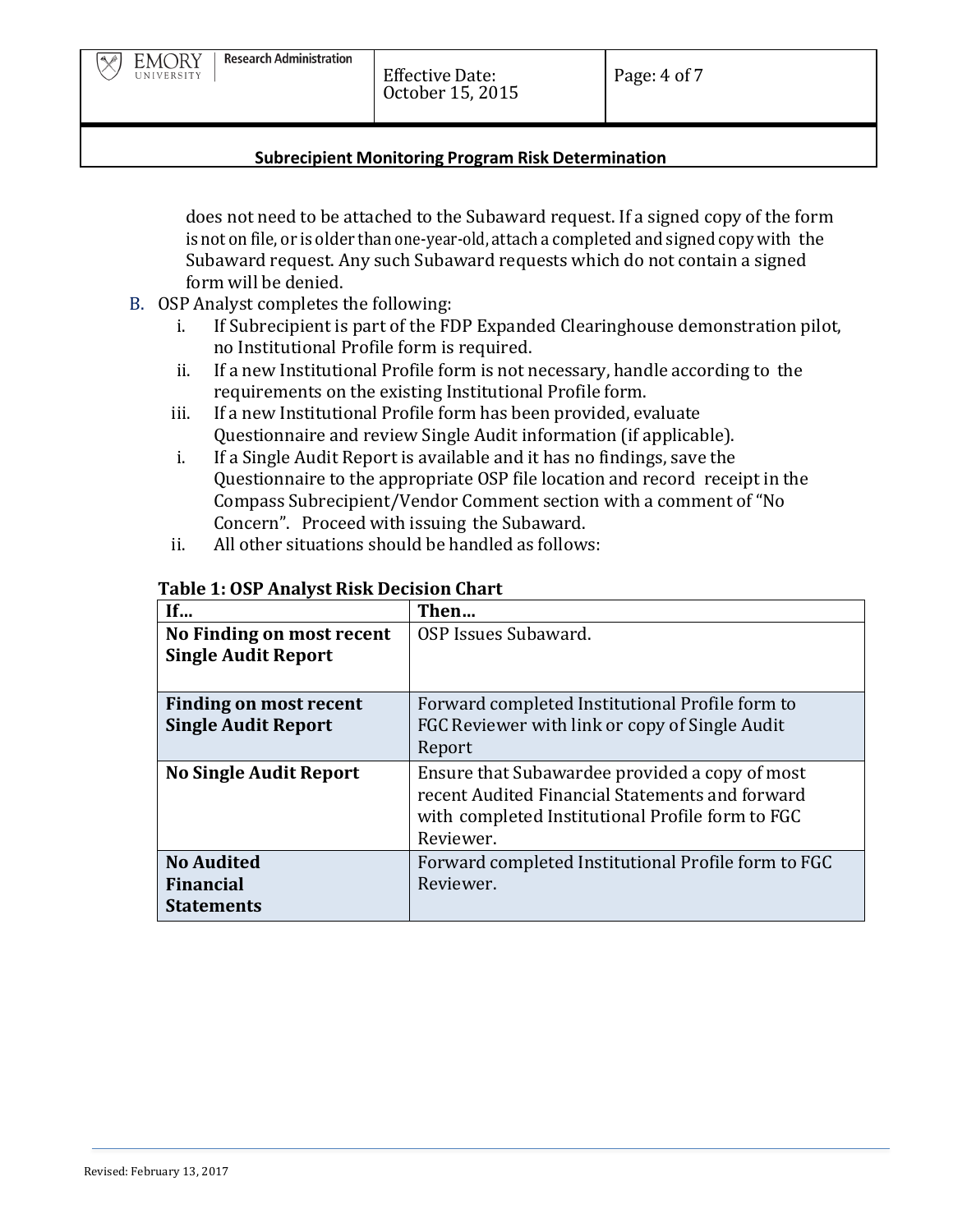$\overline{\mathbb{X}}$ 

#### **Subrecipient Monitoring Program Risk Determination**

C. FGC Analyst will review and designate as follows (within 2 business day turn around):

| If                               | Then                                                                                             |
|----------------------------------|--------------------------------------------------------------------------------------------------|
| <b>Evaluation Level 0-</b>       | Review Single Audit findings.                                                                    |
| No Concern: No R&D               | If none are research and development related,                                                    |
| <b>Findings on most</b>          | approve risk assessment & return to OSP to issue                                                 |
| recent Single Audit              | Subaward.                                                                                        |
| <b>Report</b>                    |                                                                                                  |
| <b>Evaluation Level 1 -</b>      | Review Single Audit findings.                                                                    |
| <b>Concern: Findings on most</b> | If findings are research and development related,                                                |
| recent Single Audit Report       | review management plan and determine what                                                        |
|                                  | additional requirements should be included in                                                    |
|                                  | agreement.                                                                                       |
|                                  | These can include requirements to attach copies of                                               |
|                                  | labor distribution reports, general ledger print outs,                                           |
|                                  | etc.                                                                                             |
|                                  | Provide additional requirements to OSP Analyst for                                               |
|                                  | inclusion in Subaward.                                                                           |
| <b>Evaluation Level 2 -</b>      | Review audited financial statements.                                                             |
| <b>Concern: No Single Audit</b>  | If there are relevant findings, determine what                                                   |
| <b>Report</b>                    | additional requirements should be included in the                                                |
|                                  | agreement.                                                                                       |
|                                  | Evaluate whether organization is likely to understand                                            |
|                                  | the responsibilities related to sponsored projects                                               |
|                                  | administration. Evaluation should be made based                                                  |
|                                  | upon past experience with federal funds                                                          |
|                                  | administration.                                                                                  |
|                                  | Provide additional requirements to OSP Analyst for                                               |
|                                  | inclusion in Subaward.                                                                           |
|                                  | If there is any question regarding Subrecipient's                                                |
|                                  | ability to administer federal funds, follow the                                                  |
|                                  | requirements for a Level 3 Concern.                                                              |
| <b>Evaluation Level 3 -</b>      | FGC will provide educational information and obtain                                              |
| <b>Concern: No Audited</b>       | certification from Subrecipient that they will use this                                          |
| <b>Financial Statements</b>      | information to make decisions regarding expenditure                                              |
|                                  | of funds.                                                                                        |
|                                  | Require copies of detailed payroll and GL expenditure<br>reports to be attached to all invoices. |
|                                  | Provide additional requirements to OSP Analyst for                                               |
|                                  | inclusion in Subaward.                                                                           |
|                                  |                                                                                                  |

#### **Table 2: FGC Analyst Risk Decision Chart**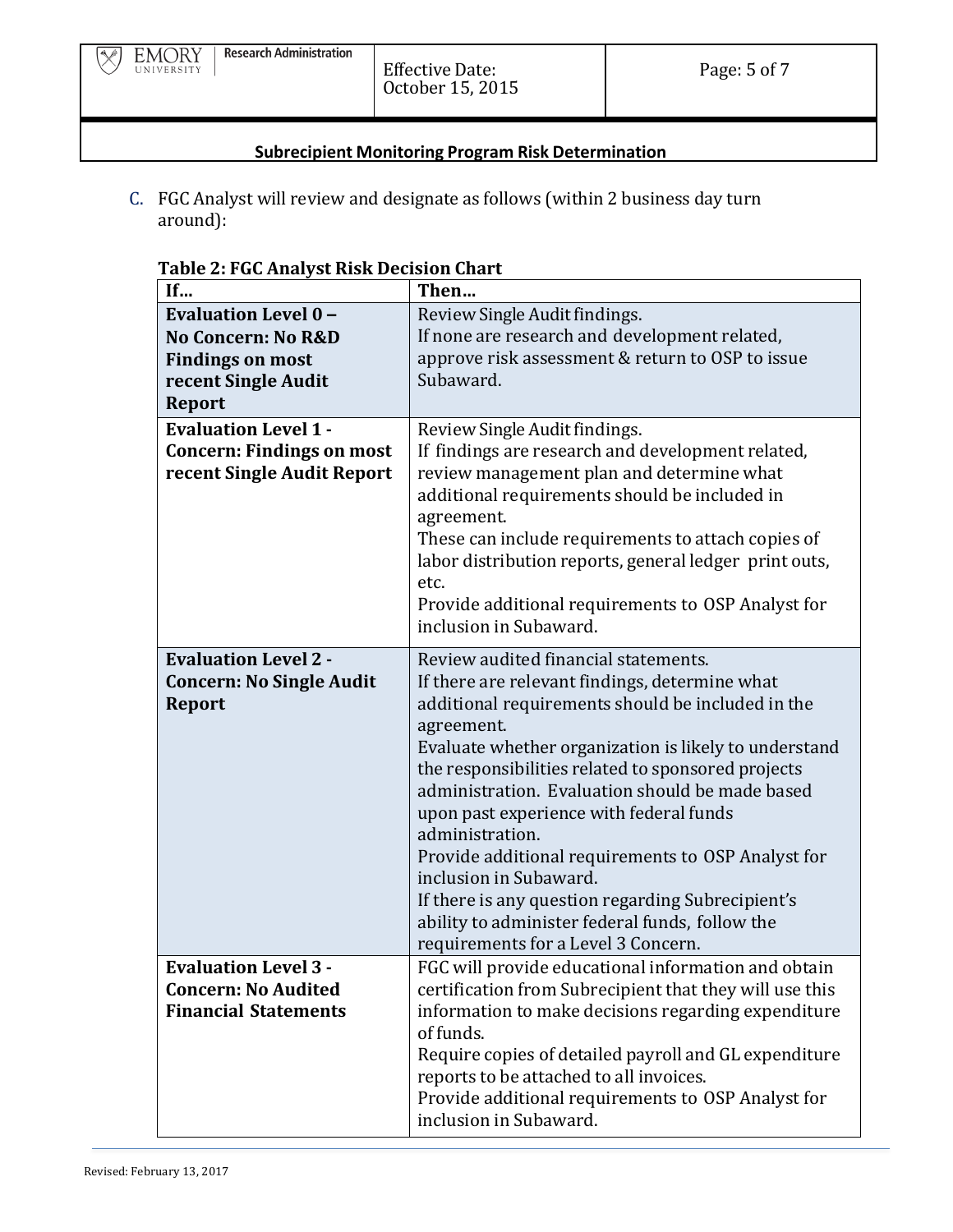After the determination is complete, FGC will return the signed/approved forms to OSP, and the OSP Analyst will save the Institutional Profile form into the appropriate file location and enter date of form and level of concern into Compass Subrecipient Comment tables, specifying "Evaluation Level 0" (equates to No Concern), "Evaluation Level 1" equates to Level 1 Concern), "Evaluation Level 2" (equates to Level 2 Concern), or "Evaluation Level 3" (equates to Level 3 Concern).

- D. **RAS** (or assigned local receiver) Review of Invoices:
	- i. Responsible reviewer in RAS must be aware of any additional requirements per the terms of the Subaward. A summary of any such additional requirements will be attached in Emory Express.
	- ii. Before approving any invoice, they must ensure:
		- a. All attachments required by agreement are included.
		- b. The attachments provided match the invoiced amount and are appropriate per the terms of the agreement.
		- c. The PI has provided approval to pay the invoice (verifying that work is occurring as expected and invoiced amounts are appropriate).
		- d. All invoices, unless there is a concern about performance, are required to be paid within 30 calendar days (from receipt of the invoice by Emory Procurement). The RAS or assigned local receiver is responsible to ensure that this occurs.
	- iii. Concerns regarding invoices:
		- a. If invoices do not include appropriate attachments, RAS should contact the subrecipient to notify them that the invoice cannot be approved until appropriate attachments are received (cc'ing PI). Once attachments are received, RAS should save them to the I:Drive and approve the invoice (with PI approval). (If attachments are attached to original invoice, they do not need to be saved to I:Drive as they will be saved in Emory Express.)
		- b. If expenditures do not appear appropriate, Subrecipient should be contacted for further clarification. If invoices will not be paid, Subrecipient must be notified within 30 days regarding the concerns or reasons.
		- c. If there is a concern regarding lack of performance by Subrecipient or inappropriate invoicing which has not been resolved despite efforts by the RAS Unit and PI, the OSP Director and FGC Director should be notified immediately. OSP will handle issuing stop order on work/expenditures and/or termination of the agreement. FGC will review situation to determine if further action is required. Further action may include, but is not limited to, request of further documentation from subrecipient, conducting review or audit of subrecipient's records or other action, up to and including, taking enforcement action against subrecipient.
	- iv. Prior to final reconciliation of project:
		- a. Need to confirm that all invoices have been received and processed. If